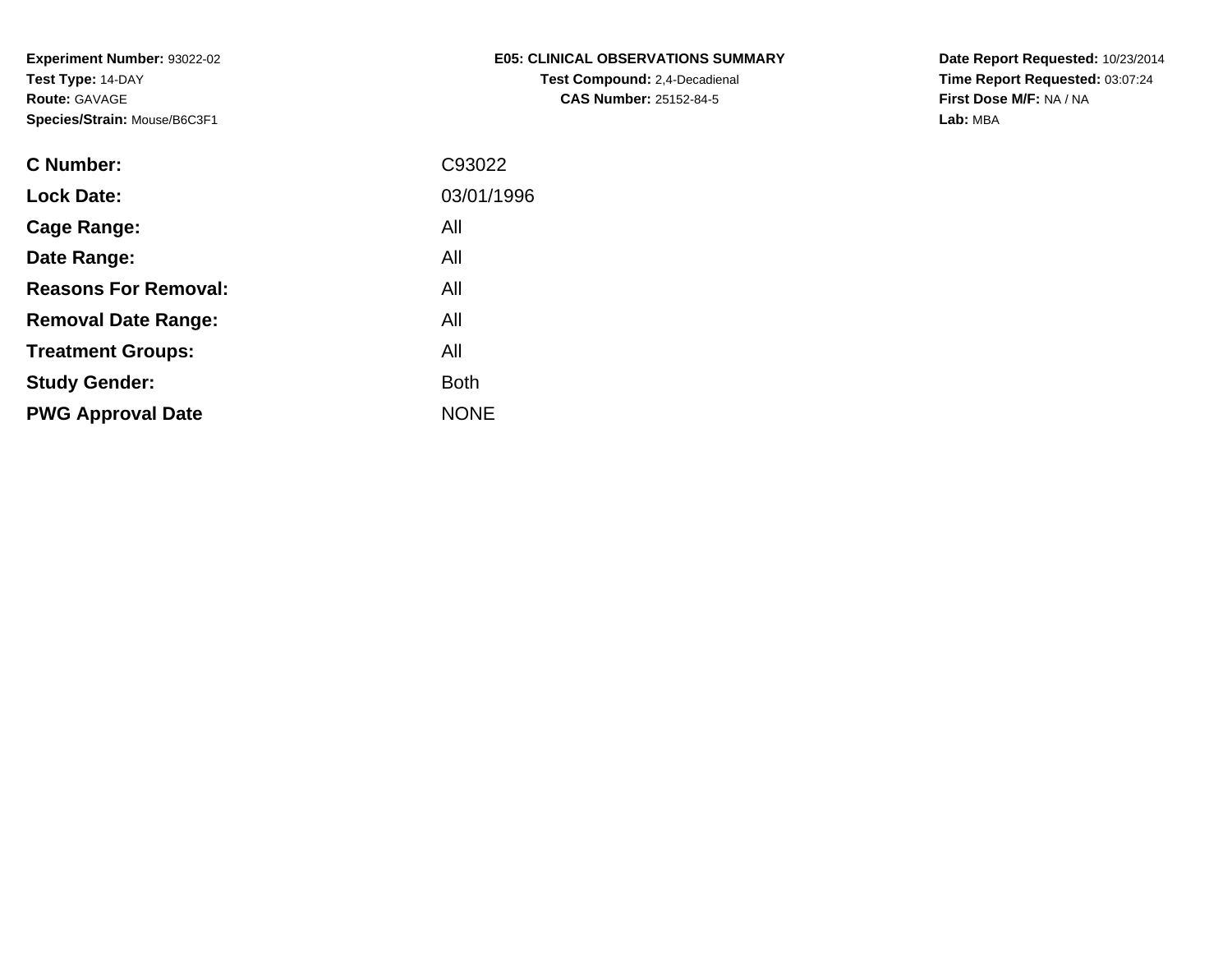## **E05: CLINICAL OBSERVATIONS SUMMARYTest Compound:** 2,4-Decadienal **CAS Number:** 25152-84-5

**Date Report Requested:** 10/23/2014**Time Report Requested:** 03:07:24**First Dose M/F:** NA / NA**Lab:** MBA

**SEX :FEMALE WEEK: 3**

| <b>OBSERVATIONS</b> | 0.0             | <b>MG/KG</b> | 45.0            | <b>KG/KG</b> | 133.0           | <b>MG/KG</b> | 400.0           | <b>MG/KG</b> |
|---------------------|-----------------|--------------|-----------------|--------------|-----------------|--------------|-----------------|--------------|
|                     | <b>CURRENT*</b> | TOTAL+       | <b>CURRENT*</b> | TOTAL+       | <b>CURRENT*</b> | TOTAL+       | <b>CURRENT*</b> | TOTAL+       |
| Thin                | 0/0             | 0/5          | 0/6             | 0/5          | 0/0             | 75           | 0/0             | 0/5          |

\* ANIMALS WITH OBSERVATION IN CURRENT PERIOD / TOTAL ANIMALS OBSERVED IN CURRENT PERIOD (WITHIN 7 DAYS OF RUN DATE)

+ ROW 1 = CUMULATIVE NO. OF ANIMALS WITH OBSERVATION / TOTAL ANIMALS STARTED ON STUDYROW 2 = DAY OF ONSET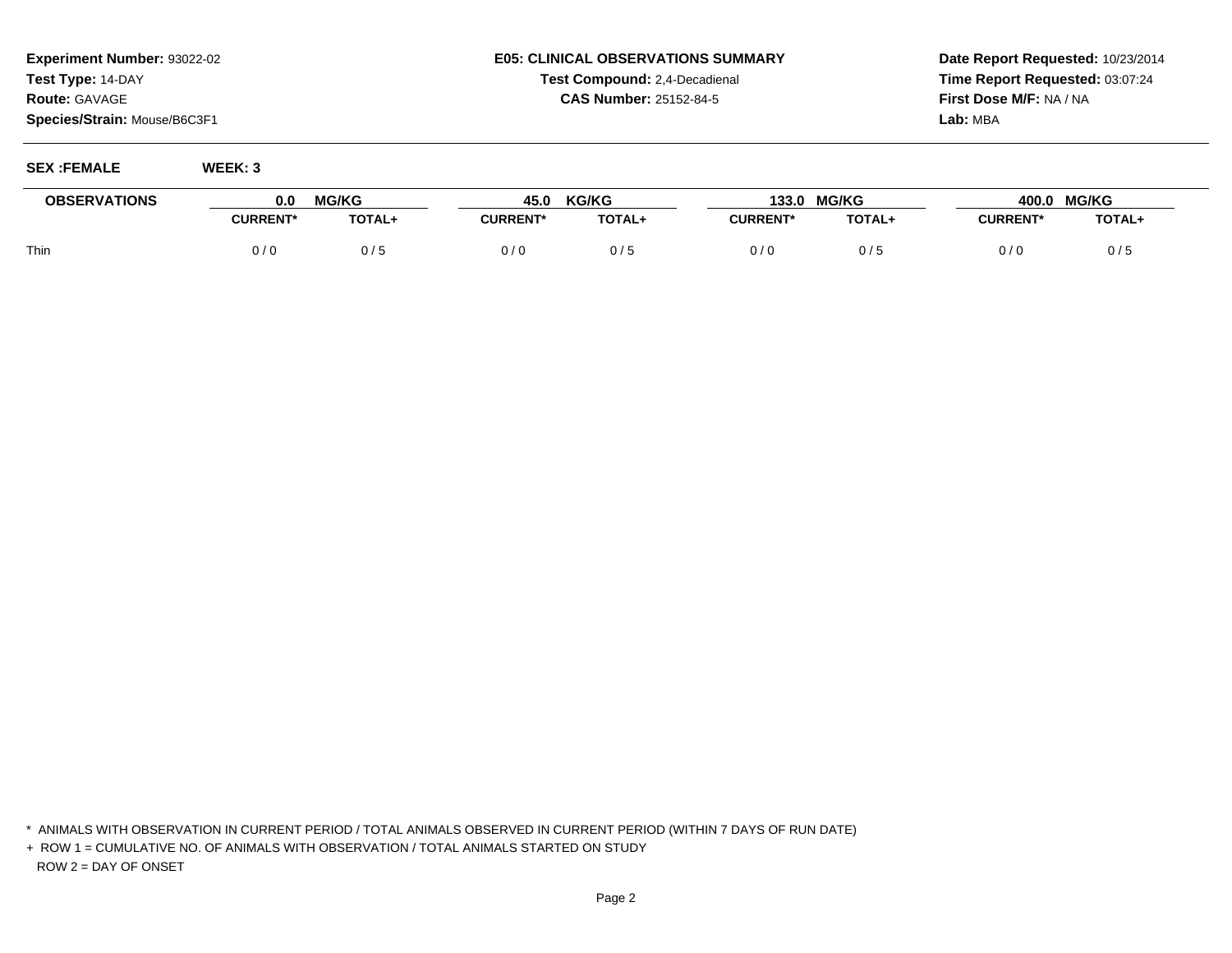## **SEX :FEMALE WEEK: 3**

| <b>E05: CLINICAL OBSERVATIONS SUMMARY</b> |
|-------------------------------------------|
| <b>Test Compound: 2,4-Decadienal</b>      |
| <b>CAS Number: 25152-84-5</b>             |

**Date Report Requested:** 10/23/2014**Time Report Requested:** 03:07:24**First Dose M/F:** NA / NA**Lab:** MBA

| <b>OBSERVATIONS</b> | 1200.0 MG/KG    |        | 3600.0 MG/KG    |        |
|---------------------|-----------------|--------|-----------------|--------|
|                     | <b>CURRENT*</b> | TOTAL+ | <b>CURRENT*</b> | TOTAL+ |
| Thin                | 0/0             | 4/5    | 0/0             | /5     |
|                     |                 | DAY 8  |                 | DAY 8  |

\* ANIMALS WITH OBSERVATION IN CURRENT PERIOD / TOTAL ANIMALS OBSERVED IN CURRENT PERIOD (WITHIN 7 DAYS OF RUN DATE)

+ ROW 1 = CUMULATIVE NO. OF ANIMALS WITH OBSERVATION / TOTAL ANIMALS STARTED ON STUDYROW 2 = DAY OF ONSET